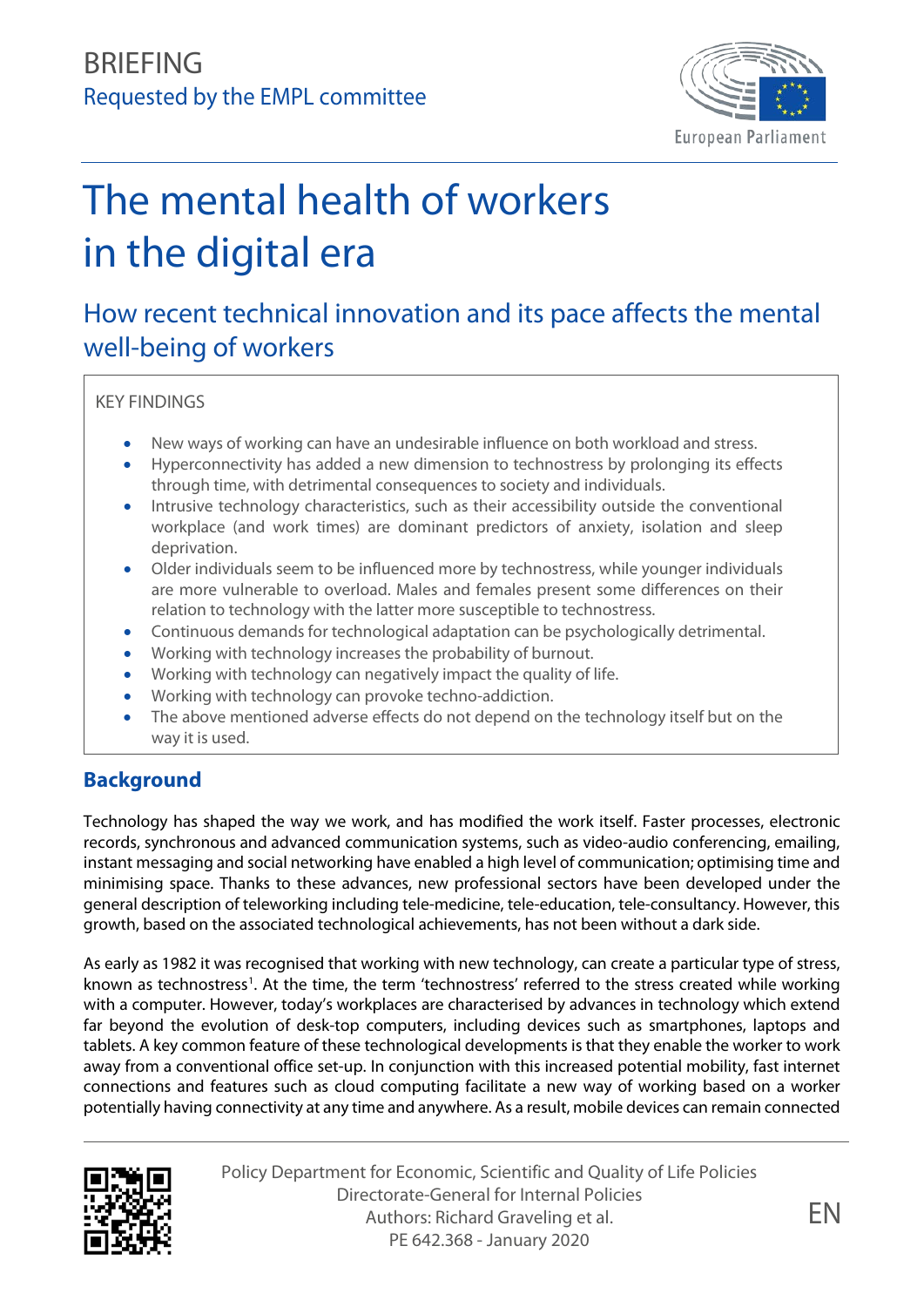for an unlimited time raising the possibility of constant contact with others. However, this any time and anywhere connectivity and contact can be intrusive and unhelpful, potentially blurring the boundaries between work and personal life.

This briefing aims to provide Committee members (and other readers) with an insight into how recent technical innovation and its pace affect the mental well-being of workers. It summarises the findings of the relevant literature and identifies areas requiring further research or data collection.

## **Methodology for identification and selection of papers**

Adopting a methodology previously developed for systematic reviews, the project team compiled two listings of search terms relevant to the subject area to permit the preparation of relevant search strategies. The searching strings combined terms including health effects, novel technology and work, and the umbrella term technostress. A standard protocol reflecting that used in previous systematic literature searches was adopted again to screen these papers. The searches were not intended to be exhaustive (i.e. identifying all papers published on the topic), but were conducted systematically to be reliably indicative of the current impacts of working with new forms of technology on the psychosocial health of workers. The summary of the procedural steps can be seen on Table 1. The 22 papers that were finally included in the study are listed in the references (those *not* highlighted).

| Table 1: | Summary of the paper selection procedure |  |
|----------|------------------------------------------|--|
|          |                                          |  |

| Number of papers identified  | Number of papers   | Number of papers       | Number of papers |
|------------------------------|--------------------|------------------------|------------------|
| as a result of searching the | selected based     | selected for full-text | included in the  |
| literature databases         | screening of title | screening              | briefing         |
| 5,662                        | 166                | 39                     | 22               |

Due to the volume of papers, (see Annex 1) we applied several criteria (for both technostress and the whole string methods) to decide which articles would be included in the full review. The details of these criteria are presented in Table 2 below.

| Table 2: | Criteria applied to abstracts of 166 papers identified |  |  |
|----------|--------------------------------------------------------|--|--|
|          |                                                        |  |  |

| Criteria              | <b>Inclusion</b>                                                                                                                                                                         |
|-----------------------|------------------------------------------------------------------------------------------------------------------------------------------------------------------------------------------|
| Type of technology    | New forms of technology, smartphones, tablets                                                                                                                                            |
| Type of health effect | Health effects related to the use of technology in the workplace<br>(excluding studies which investigate methods on how to cope with<br>technostress and theoretical models of quidance) |
| Occupation            | Employee/worker oriented studies (excluding studies related to younger<br>users of technology, or generally non occupational setting)                                                    |
| Year of publication   | Papers published after 2010                                                                                                                                                              |
| Type of study         | Reviews, surveys (excluding theoretical studies)                                                                                                                                         |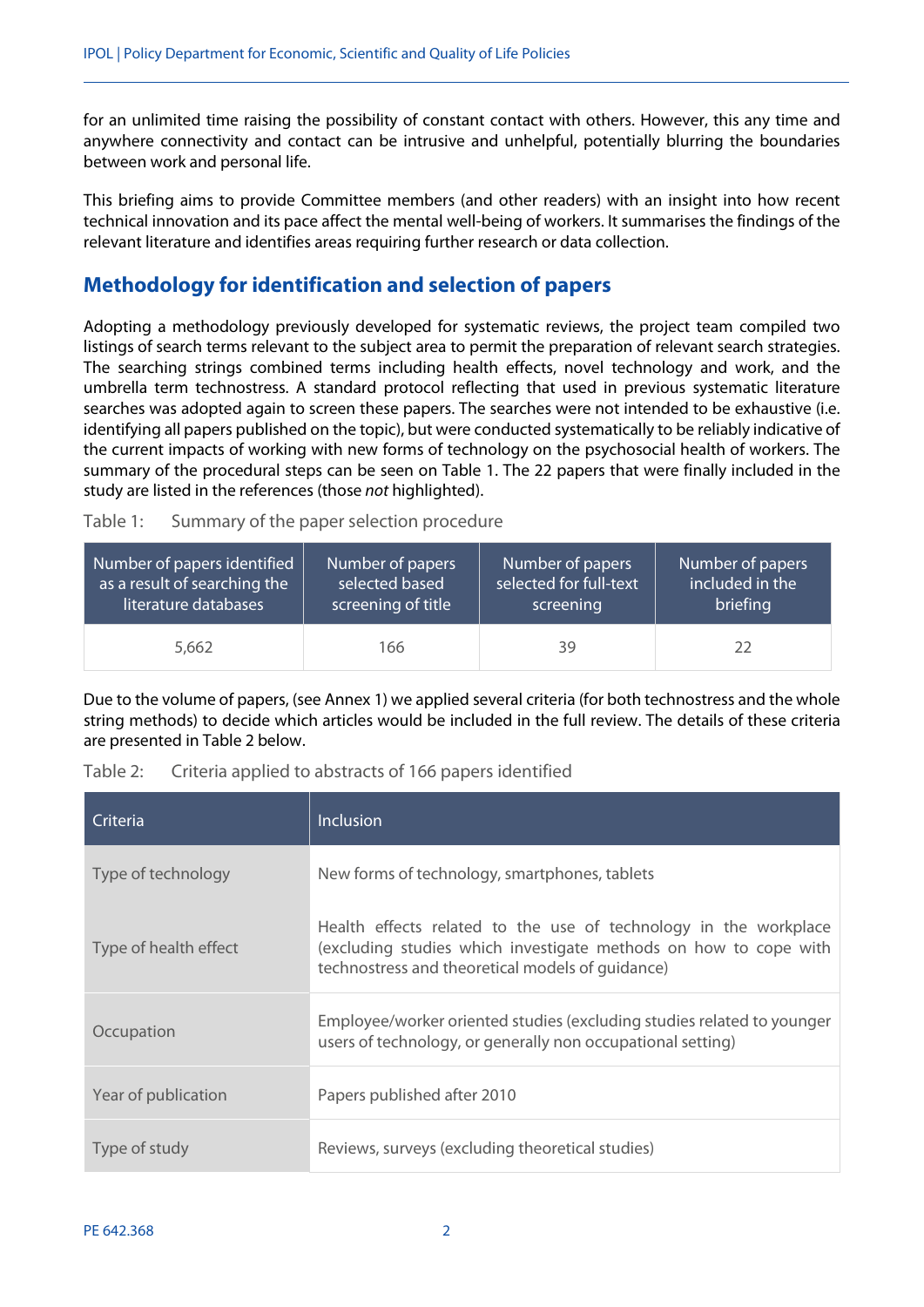## **Coverage of papers included in the study**

#### 1. Chronological

Although digital technologies have been available for some time, recent technological advances, such as cloud computing, smartphones, and related applications have burgeoned in recent years, as have concerns regarding their possible adverse affects. For this reason we selected only papers published after 2010. The distribution of the selected papers according to years of publication can be seen on Figure 1.

Figure 1: Distribution of papers selected by their year of publication



It can be seen from this that the majority of papers available stem from the last three years, justifying the selection of a ten-year time frame for searches.

#### 2. Type of research papers

The final selection of papers consisted of 22 studies that included adverse psychosocial or mental effects in relation to the adoption of digital technologies, exclusively dedicated to occupational settings. Of these, 21 are research articles and one is a book chapter.

From the [2](#page-10-1)2 articles, 20 are primary studies, one is a review<sup>2</sup> and one is a paper which is a combination of both a review and primary study<sup>[3](#page-10-2)</sup>. Primary studies included both qualitative and quantitative elements.

#### 3. Geographical coverage

The papers cover almost all continents. Although there had been a request to focus on European Member States, this was not strictly possible due to the small number of publications from the EU. However, there appears to be a global geographical balance, as seen in Figure 2.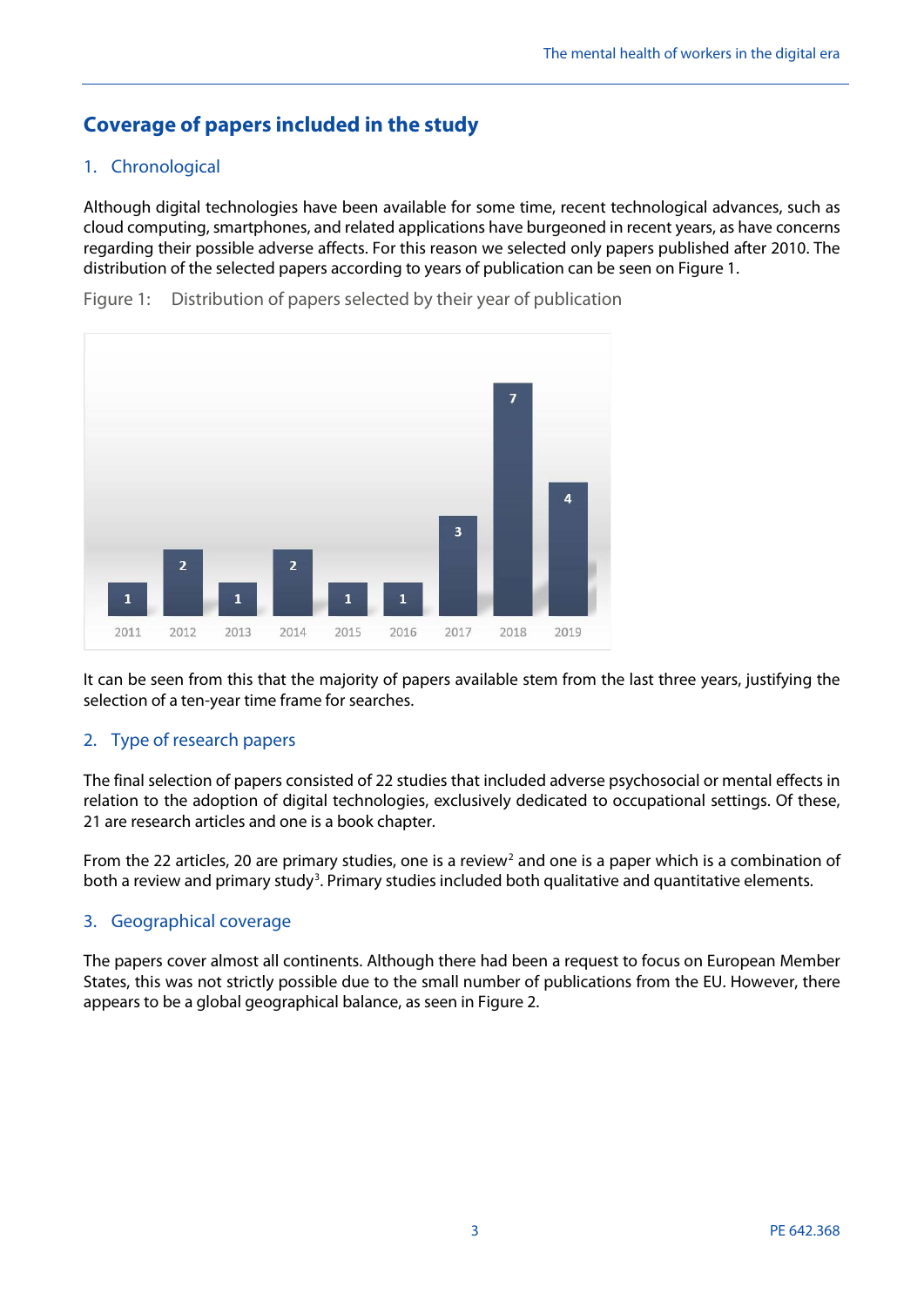

#### Figure 2: Geographic location of the selected papers

Note: The map shows those countries from which the papers have been selected where a country is apparent, three papers did not mention the country in which any work was carried out and so they are not presented on the map

#### **The overview**

#### 1. Type of technology

Based on the analysis of the selected papers, three major groups of technologies were identified (although not all papers are explicit as to the type of technology considered):

- Intrusive technologies (4 papers) Intrusive technologies in this context are smartphones, phone applications and social media. These are generally technologies which permit anytime and anywhere connectivity and hint at the potentiality of tracking where the employee is, and what they are doing. The present project did not include other types of intrusive technologies such as Remote Frequency Identification Devices (RFID) or Smartcards;
- ICT (13 papers) In the context of this project, Information and Communications Technology (ICT) covers the following terms used in the papers; IT, ICT, technology;
- Computer (1 paper) In the context of this project, the paper explicitly refers to "computer" without reference to other related modern technology such as smartphones or tablet.

It will be noted that most of the papers generally mentioned IT, ICT or technology. This appears to be explained by the relatively recent spread of technological advances in workplaces, including smartphones and cloud computing<sup>4</sup>. None of the papers explored the impact of other technological applications such as robots or AI. Research on robots has mainly looked at their physical impacts, such as threats to safety and accident causing.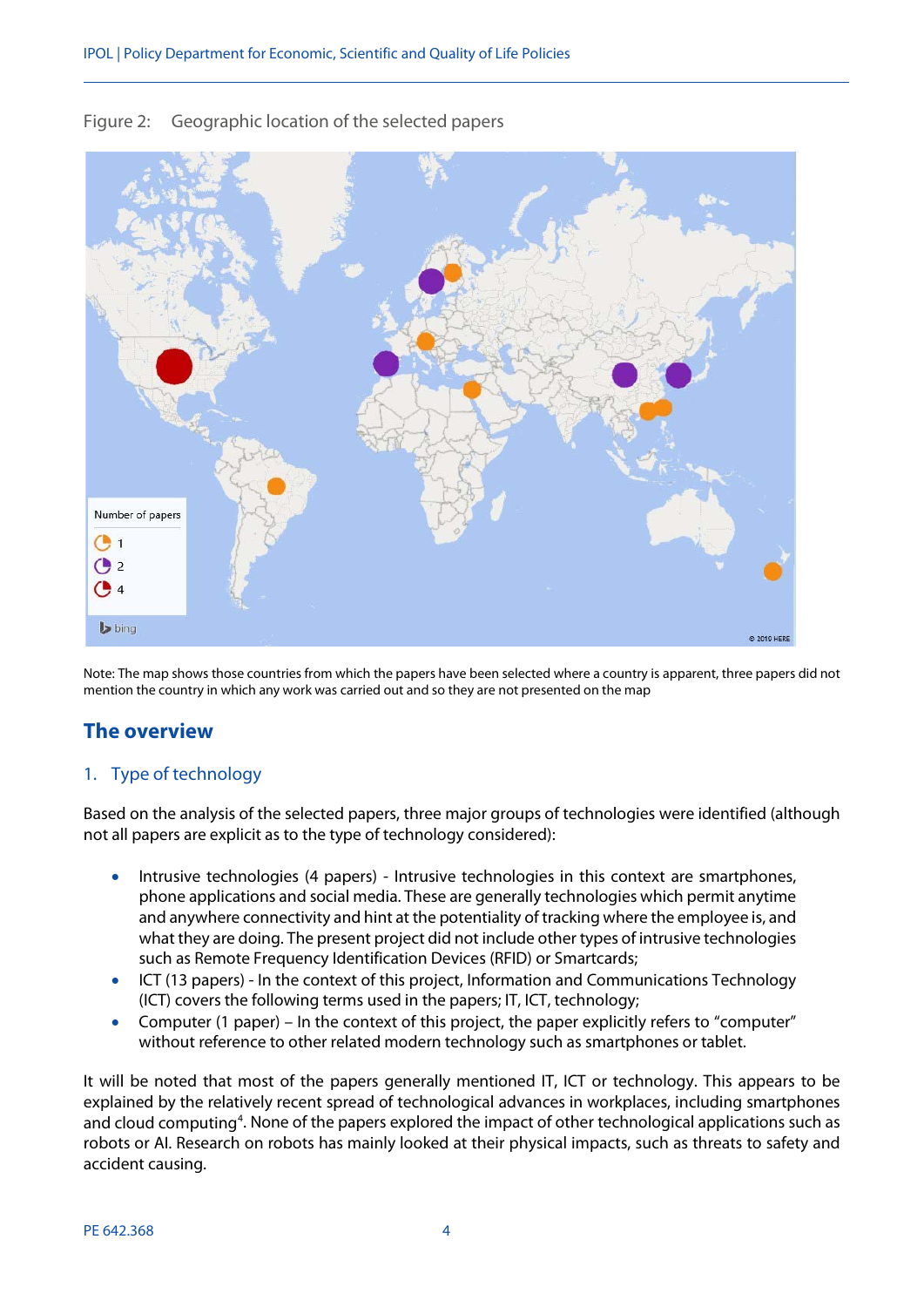#### 2. Over-arching issues identified

#### a. Demographics

It seems that individual characteristics play an important role in influencing the type of effects created while working with technology. Research<sup>[5](#page-10-4)</sup> showed that age and gender play an important role in predicting these, with women more likely to be exposed to higher levels of techno-complexity and techno-uncertainty, while men suffer more from the effects of techno-overload and techno-invasion. Uncertainty regarding complex technological systems is characterised by concerns of not feeling confident enough while using such systems. Overload on the other hand, is feeling overwhelmed by technology. However, there are indications that this gender differential is closing and merits more research. Masculinity also characterises the relationship with technology, where some see the capability to deal with technology in the workplace as a symbol for increased masculinity<sup>6</sup>.

There are also age differences in relation to technology, with older individuals feeling more overloaded by the characteristics of technology (e.g. smartphones) and younger users tending to overestimate the amount of loading information they can handle<sup>[7](#page-10-6)</sup>.

#### b. Effects from technology use in the workplace

The papers identified explored a wide variety of potential adverse effects. Figure 3 summarises these. It can be seen that, apart from the umbrella term technostress, work-home conflicts are the most frequently explored problems and that the scale of evidence in most cases is limited to a very small number of papers. The specific findings of these papers are presented in subsequent sub-sections. It seems that the term technostress serves as a convenient collective term to express psychosocial ill-effects attributable to the introduction of use of new technological systems.



Figure 3: Effects of technology at work explored by the papers selected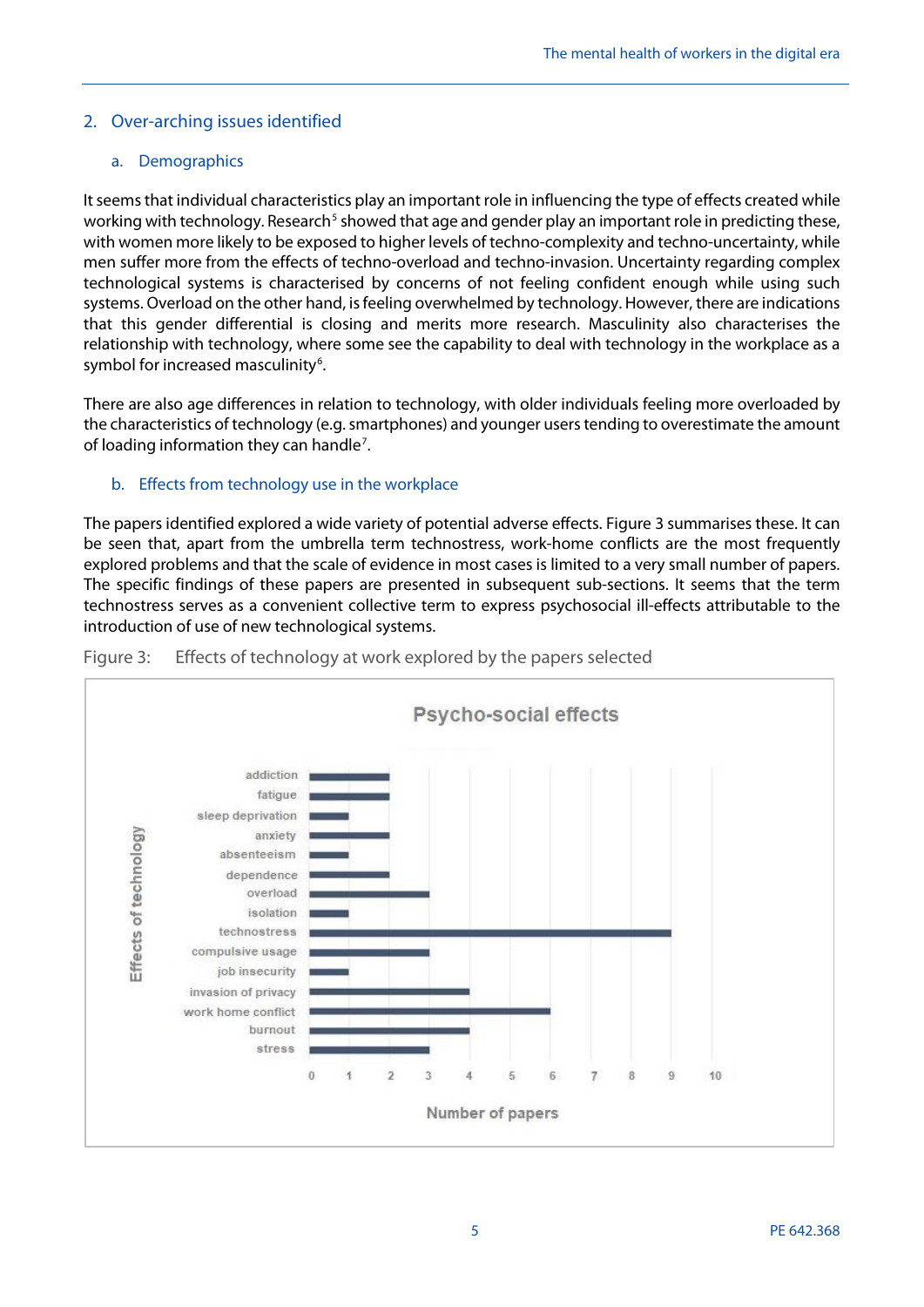#### 3. Synopsis of specific findings

#### a. Addiction

Two papers from the same group of authors in 2013<sup>[8](#page-10-7)</sup> and 2014<sup>[9](#page-10-8)</sup> explored the concept of addiction or, more specifically techno-addiction (a term that they regard as strongly related to the more general workaholism). They suggest the term to refer to:

*« an uncontrollable compulsion to use ICT ''everywhere and anytime'' and to use it for long periods of time in an excessive way. »*

In a questionnaire study of just over 1,000 ICT users (formed from two sub-groups of intensive and non-intensive users) the authors found the job demands of using such technologies (including the recognised psychosocial risk factors of work load, role ambiguity, emotional overload and a lack of autonomy and social support) are related to indices of 'technostrain' such as anxiety and fatigue; and that a similar cluster of job demands are also related to technoaddiction (which can itself lead to technostrain).

#### b. Compulsive usage

Sometimes addiction is accompanied by a compulsive usage which is the status of being obsessive<sup>8,9,[10](#page-10-9)</sup>. An example of this in relation to new technologies includes the act of checking messages even when this is inadvisable, such as when driving or waking from sleep. Indirectly this raises new safety concerns, and suggests a need for exploratory research of the gravity and scale of this issue.

#### c. Dependence

In these studies dependence has the meaning of users' beliefs that they cannot live without technology, such as their phones. Another aspect of techno dependence is when professionals work on a particular technological medium such as computer and/or software, for example when medical doctors are working with mobile electronic medical records. A study of physicians from Taiwan<sup>11</sup> found that they perceive a dimension of technostress as techno-dependence as it is necessary for them to work with the technological advances, and the stress to remain up to date for future working programmes.

#### d. Fatigue

Fatigue was among the effects of using technology in the workplace in one paper<sup>8</sup> and later (from the same group) a similar book chapter<sup>9</sup> (in relation to Addiction). It is described as lower activation mechanisms of psychological arousal and can include feelings of exhaustion. If it is caused by technology, it can be Information Fatigue syndrome which can have consequences of poor decision making, poor memory and poor attention.

#### e. Sleep deprivation

A paper from Finland studied the relationship of insufficient or low quality sleep and the use of social network sites. Although this study was not strictly work related, it was selected as providing a sample of effects by social network sites<sup>12</sup>, these sites and instant messages are being increasingly used in workplaces. Based on a series of 32 qualitative narrative interviews all interviewees had used such sites when in bed and six described sleep problems as a result.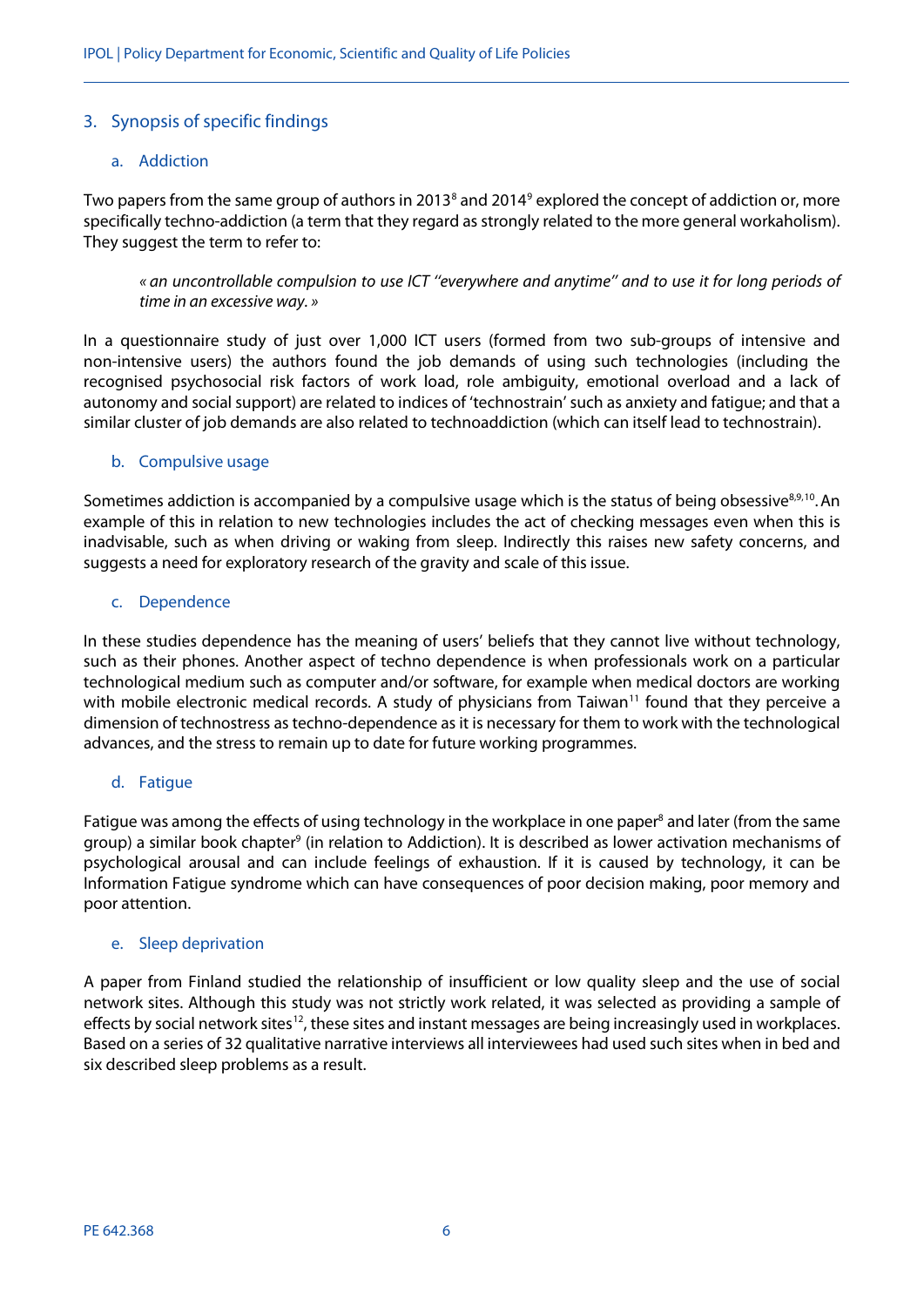#### f. Anxiety

Characterised by high levels of physiological activation with consequential feelings of tension and discomfort anxiety can also be described (in terms of relation to technology) as technostrain. A review which analysed 190 research articles from 1,542 initially selected for the years 1963-2014, found different types of negative emotions cited in the literature such as anxiety, technostress and not so often, technophobia. The authors also conducted empirical studies (a cross-sectional survey with 191 participants; and a controlled experimental study with 351) which demonstrated that these three adverse negative emotional responses, (anxiety, technostress, technophobia) are conceptually distinct. The results suggested that the adverse phenomena can be manifested in one individual as a result of a cumulative exposure to technology. Anxiety is manifested prevalently among non-intensive ICT users, rather than experts, with accompanied thoughts of inefficacy and scepticism<sup>9</sup>.

#### g. Absenteeism

Absenteeism is a term used for describing when an employee is absent from work. This clearly has direct economic consequences, and indirect organisational consequences. The reasons behind absenteeism might differ, but one paper<sup>[13](#page-10-12)</sup> demonstrated that one indirect reason behind high rates of absenteeism, is working with smartphones provided by the company. The authors of this study from New Zealand, that entailed semi-structured interviews with 28 participants explain that, according to their findings, when the smartphone is provided by the company, the employees perceive it as a constant link between managers and employees based on non-stop connectivity. The authors suggested that this can lead to burnout, absenteeism and work life conflict.

#### h. Overload

Overload means that individuals are expected to manage more problems than they are supposed to, and as a result, tend to perform tasks more slowly than they otherwise would. This effect has been found to be a predominant factor of burnout in public librarians<sup>[14](#page-10-13)</sup> (sample of 53); as a main problem for older users<sup>[15](#page-10-14)</sup> (survey of over 500 older users); and, in a study of just over 1,000 users, it has also found to be related to the introduction of new portable devices<sup>16</sup>.

#### <span id="page-6-0"></span>i. Isolation

Isolation is a negative feeling or status. A multi-methods study ( $\sim$ 500 survey responses and 23 interviews)<sup>[17](#page-10-16)</sup> concluded that working with an organisation's social network system, messaging and video conferencing, provokes isolation from family and creates a need for more time working. A study of public librarians in Sweden also studied the isolation phenomenon in a social context. This paper concluded that working with technological systems, contributes to social isolation, in terms of a lower degree of relationship to the community and was specifically present in those employees who were more cynical. Cynicism is also a negative working parameter and is considered to be the effect of a problematic organisation.

#### j. Invasion of privacy

Invasion of privacy occurs because of blurred boundaries between public and personal contexts. Personal information is threatened because ICT use can be traced, documented and exploited by external factors. There is a constant worry that actions on digital media can be traced and monitored<sup>16[,18](#page-10-17),[19,](#page-10-18)[20](#page-10-19),21</sup>.

A similar effect, or a direct consequence of this invasion or privacy, also occurs in relation to work-home conflict. Work-home conflict is a term that indicates blurred roles between personal and working life, increasingly technology facilitates this invasion of work in to personal life due to constant connectivity. As seen in the research<sup>14,16,20,21,[22](#page-10-21)</sup> this is becoming an increasing concern and issues worldwide.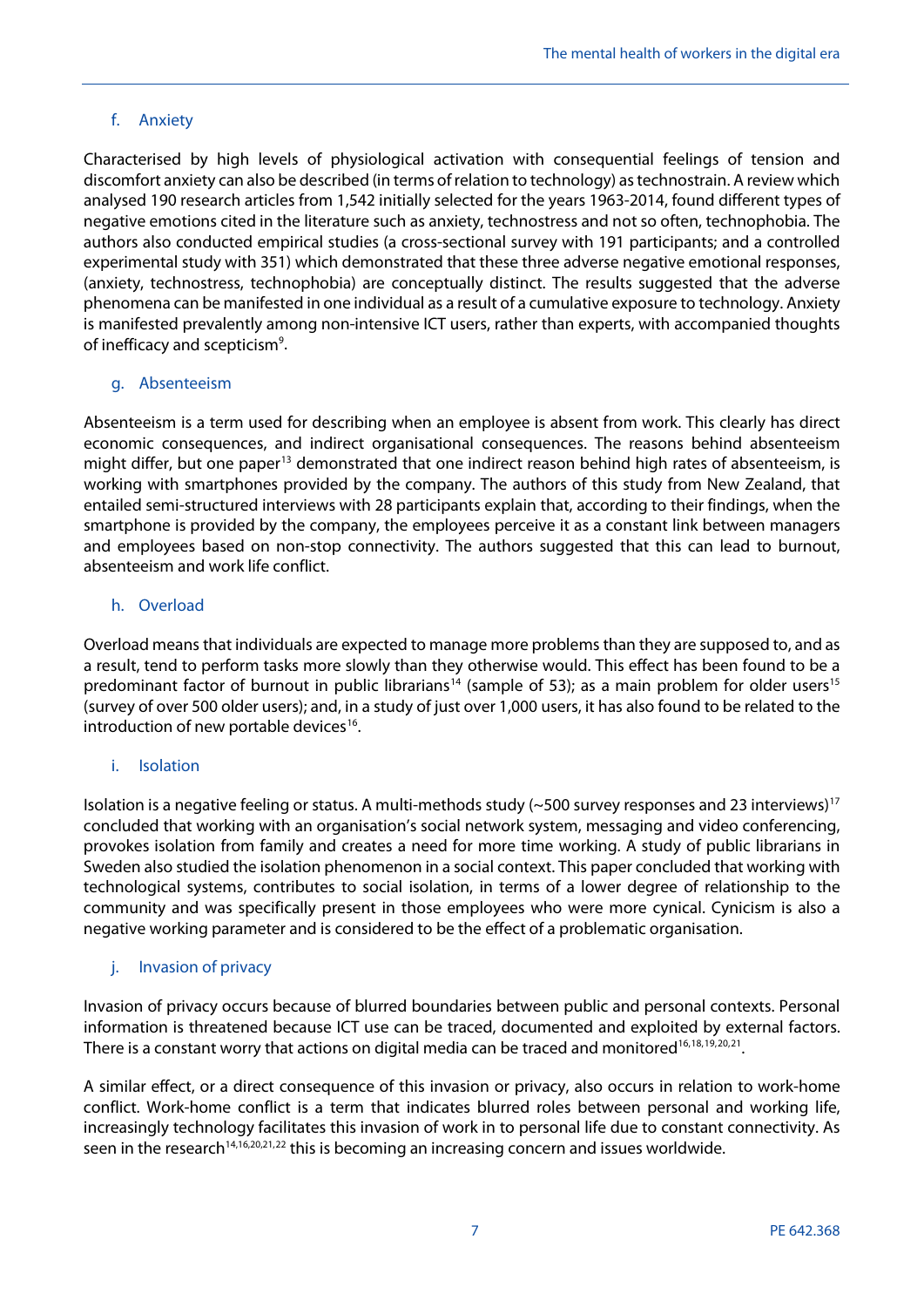#### k. Technostress

There is the feeling that this old (1982) term which means the stress created by the interaction with technology is even more enhanced with the advent of newer 'new technologies'. Nowadays technological advances are becoming potentially more intrusive, and additional adverse phenomena, such as addiction and information overload, have become apparent. A vicious cycle between addiction and necessity play a dominant role in the creation of technostress. An extensive survey which included extended parameters (strain, work home conflict, ambiguity, new learning demands, overload, job insecurity, invasion of privacy) for understanding modern types of technostress concluded that intrusive characteristics of technology are dominant predictors of stressors<sup>21</sup>. This first questionnaire was later translated and enriched by several other research groups. It is generally accepted that working with IT creates technostress<sup>23</sup>. The newer form of technostress is linked to social media<sup>12,19,23</sup> and connected technologies<sup>14,17,20,22,24</sup>, whilst new ways of working such as mobile electronic records increase the security risk and add a new dimension to technostress<sup>11</sup>.

#### l. Insecurity

Job insecurity can occur when a fast pace of technological change creates a continuous demand for professional development. This professional development is perceived as necessary for continuing to work and it is particularly prevalent in some sectors e.g. IT. An extensive exploratory survey (661 usable responses) on different negative aspects of working with technology included this factor of job insecurity<sup>21</sup>. Another study (amongst over 2,500 marketing and communication professionals) demonstrated this type of insecurity among higher ranking professionals and their relation to social media<sup>19</sup>. Insecurity created by technological demands for working purposes, is also called technoinsecurity.

#### m. Stress

A qualitative study<sup>17</sup> investigated the relationship between desired and undesired email load on workplace stress. Although the results seem to be expected, with undesired email seen as increasing workplace stress, what is quite interesting is that new forms of technology and connection facilitate an increased level of information in real time than was previously possible. In a qualitative study of workers in advertising, public relation and journalism sectors in Hong Kong (13 interviewees) and Austria (12 interviewees)<sup>25</sup> investigated the stress created by devices which allow continuous connection. The results indicate that the stress created by the continuous connection of a work device can mainly be attributed to inherent characteristics of a person rather than to the organisation. In line with the above propositions, another study showed that personal stressors are more important in determining strain when social networking for working purposes<sup>20</sup>.

#### n. Burnout

Burnout is included in the 11th Revision of the International Classification of Diseases (ICD-11)<sup>[25](#page-10-24)</sup> as an occupational phenomenon (ICD-11, 28 May 2019) rather than a medical condition. It is however widely recognised and can be characterised as a syndrome with three dimensions related to work: exhaustion; negativism or cynicism (job related); and reduced efficacy. A recent qualitative study from Sweden has shown that working with technology is among the predictive factors of burnout for librarians<sup>15</sup>. However it seems that burnout has a relationship to technology in almost all occupational settings, with indications of complications between desktop IT and other portable devices<sup>2</sup>. One of the reasons for the relationship between burnout and portable devices is to be found in their main characteristic of hyperconnectivity<sup>14,25</sup>.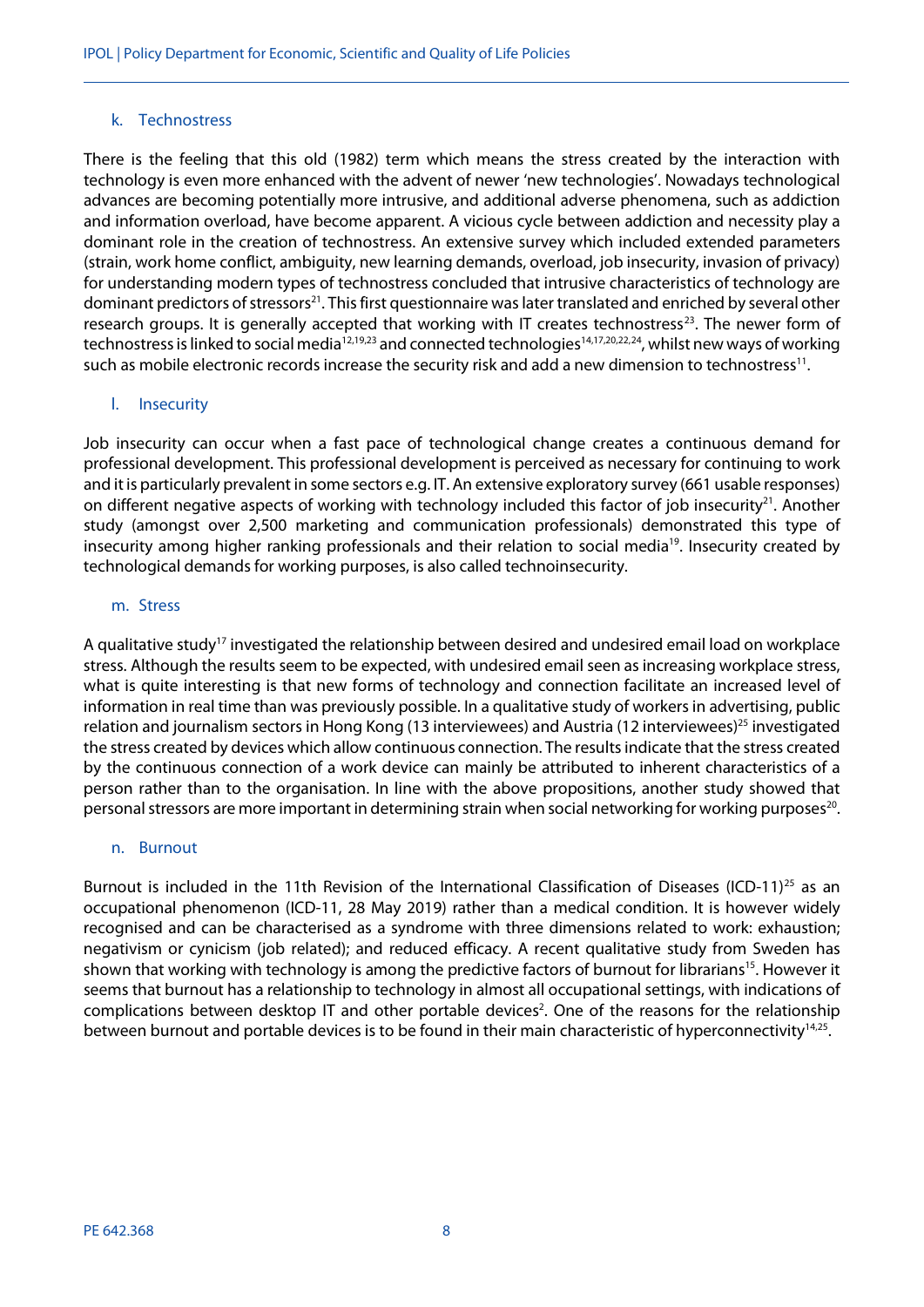## **Overall findings**

It is clear from the papers identified and selected for inclusion in this review that the potential adverse effects of new technologies are only now being researched to any extent, although the underlying concept of 'technostress' is not that new. None of the papers identified explored the use of relevant technologies in industrial settings (for example stock-picking systems or AI devices) possibly because the technology is neither sufficiently mature or widely adopted to attract significant research on the possible health consequences (although media stories that can perhaps best be regarded as case-studies are widespread).

At present, the scale of evidence for specific effects is limited and often based on qualitative research meaning that the numbers involved are relatively limited compared, for example to large scale quantitative studies. However, this can be seen as reflecting the relative immaturity of the area as a research topic with many of the studies being described as 'exploratory'. Thus researchers are still exploring which specific aspects to study more extensively. However, despite the limitations of the available 'data set' with regard to any specific issue amongst the many listed above, the collective impression is that there is a body of evidence to support the contention that the new technologies studied can have adverse psychosocial effects on those using them for work purposes.

Many sources of occupational ill-health are not exclusive to the work situation. Thus the two most prevalent problems of musculoskeletal disorders and problems associated with psychosocial risks in general often have contributions from both work and non-work factors. This does not however negate the duty of employers to minimise any relevant risks arising from their workplaces or working practices.

Working with new technologies can create or trigger a number of adverse effects on the individuals using them and, as a result, on society generally. Technology can contribute to the possibility of burnout, occupational stress, psychological overload and fatigue. The intrusive characteristics of the technology can aggravate phenomena such as isolation, technoaddiction, sleep deprivation, emotional exhaustion and anxiety, with negative consequences creating a poor quality of life.

The main reasons for these effects appear to stem from the manner in which the technology is used, with usage for prolonged periods being a major factor for provoking technostress and technoaddiction. Most of the devices used for work have not been designed primarily for working purposes, or for prolonged usage.

It should be emphasised that working with technology *per se* is not a harmful activity, but that the way the technology is used, can create adverse or potentially harmful conditions. Thus, as yet unpublished research into the use of smartphones for email checking<sup>[26](#page-10-25)</sup> found the facility to voluntarily check for emails out of working hours to be beneficial but, when that checking was seen as a requirement (rather than a choice) the perceived benefits were lost. These, not yet optimised and thus not regulated, ways of working with technology need further investigation. The present analysis hints reasons behind the non optimal usage; portable devices have not been designed primarily for work. Laptops, smartphones and tablets have been designed for improving flexibility and physically distant communication. Their use, however, has been shifted towards working tasks, adapting applications, whose primary scope was leisure or short communication (such as brief instant text messages) for work purposes.

Another reason behind the adverse affects, while using modern technology, is to be found in the blurred boundaries they create. Their main potentiality of being connected anytime and anywhere has become their main threat. Working in a global market, we are expecting instant communication without taking into consideration distance and time. Some of the personal expressions below are indicative of the way individuals perceive their mobile devices for work<sup>5</sup>:

*I got a smartphone from my employer, so I am always available, no matter when or where I feel as if I have to be available at all times. For instance, when I'm in the car, I check my emails at every red traffic light.*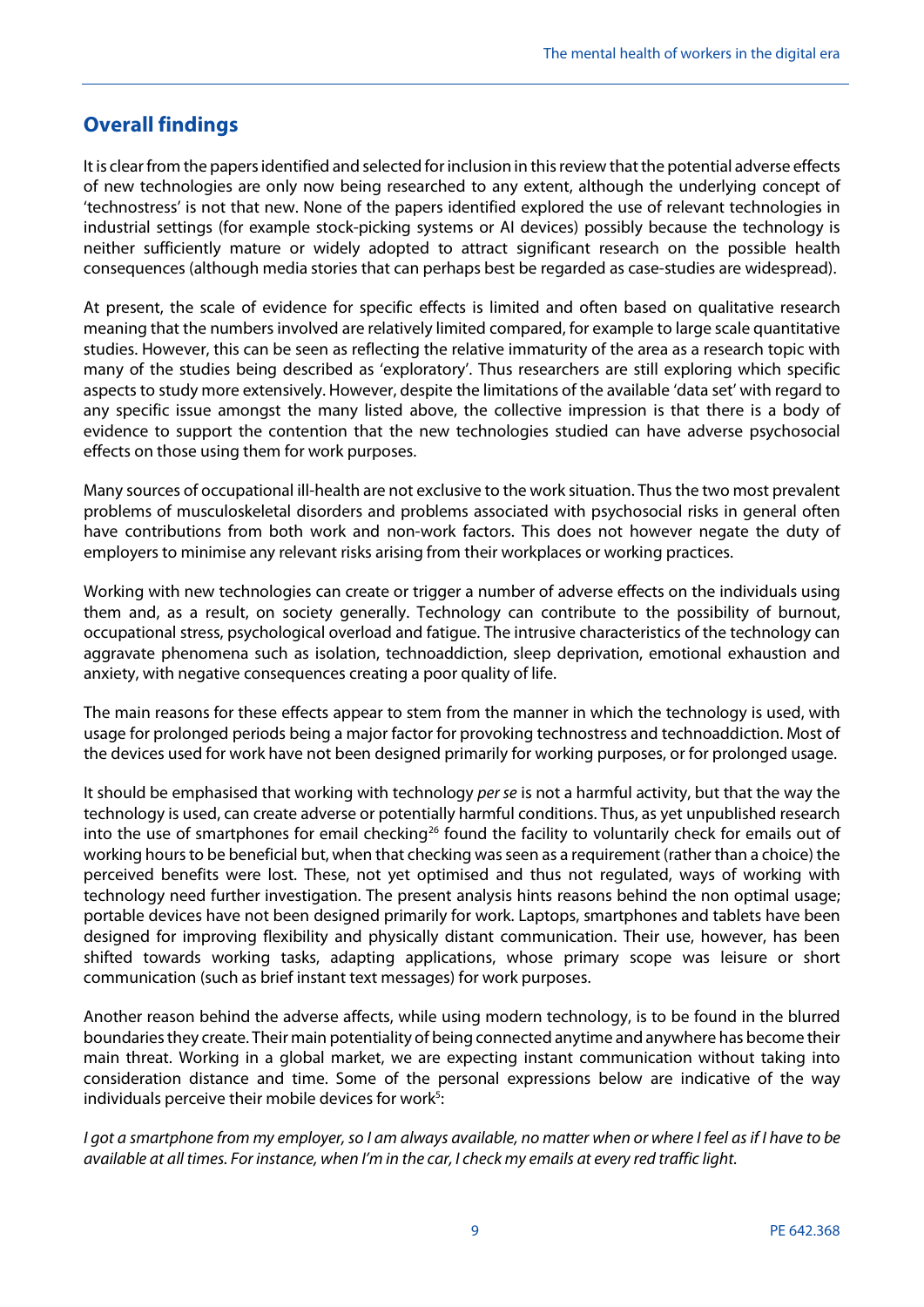*I permanently check my emails, sometimes even in the middle of the night, I wake up and automatically reach to my phone, I feel pressured to do so.*

These expressions mean that the fact a company provides a smartphone to employees, is perceived as a message of obligated connection, even outside working hours.

## **Limitations**

The present analysis was oriented towards occupational settings with the main purpose of extracting information specifically in relation to work, and mental health. It is likely that further important information such as effects of prolonged usage of smartphones, the physical and some psychosocial effects (such as social isolation) can also be researched in non-work situations, possibly increasing the scale of data sources available. Such further research will help to understand the level of capacity to process load of information and how technological communication contributes to isolation.

## **Conclusions**

Technology has shaped our society, and permits us to work in areas and in ways never before imagined. However this has not been without a dark side where the capabilities offered by the technologies are consciously (or unconsciously) abused. In this respect it is, for example, noticeable that, in one study, more employees believed themselves to be expected to check emails out of work than the number of managers who indicated that expectation.

The present briefing has collected some of the most characteristic research of evidence of adverse effects of recent developments in what is generally referred to as 'new technology' (e.g. digitalisation, robots and artificial intelligence) in working places. The findings are indicative and they are not meant to be exhaustive. With a relatively new and developing area of research such as this, the evidence has a tendency to be somewhat piecemeal and unfocussed, as researchers begin to explore and understand the implications. However, taken collectively there is clear evidence for adverse psychosocial effects arising with the use of new technologies in the workplace. Although the term 'technostress' provides a useful umbrella term and therefore frequently featured in articles, it is noteworthy that the second most common psycho-social effect mentioned in the articles reviewed was that of 'work-life balance', providing a clear indication of concerns regarding the blurring of the boundaries between work and non-work.

As with many other risks to health and wellbeing these effects are not universally experienced and only a proportion of any workforce will be affected. Although not explored in any depth in this brief article there is a developing body of evidence to aid in understanding the individual characteristics that mediate these effects. Although the scope of the searches encompassed a wide variety of technological applications (including robots, artificial intelligence, augmented reality, etc.) the literature identified tended to focus on the relatively narrow field of the use of smartphones. However, this is an area which is important because of the proportion of workers potentially at risk. At this stage in the uptake of other new technologies in the workplace (such as AI or robots) the absence of evidence for any effects should not be interpreted as an absence of effect.

Finally, as well as evidence for potential ill-effects, there is evidence from the literature that the adverse effects presented in this briefing can in many cases be countered by appropriate organisational (and if necessary regulatory) measures to control their use. Put simply, the technology is not inherently harmful, but the way it is used can be. For example, the facility to check emails on a smartphone after working hours is not itself harmful, but the expectation that an employee will do so can be which is why it is this expectation that needs to be managed.